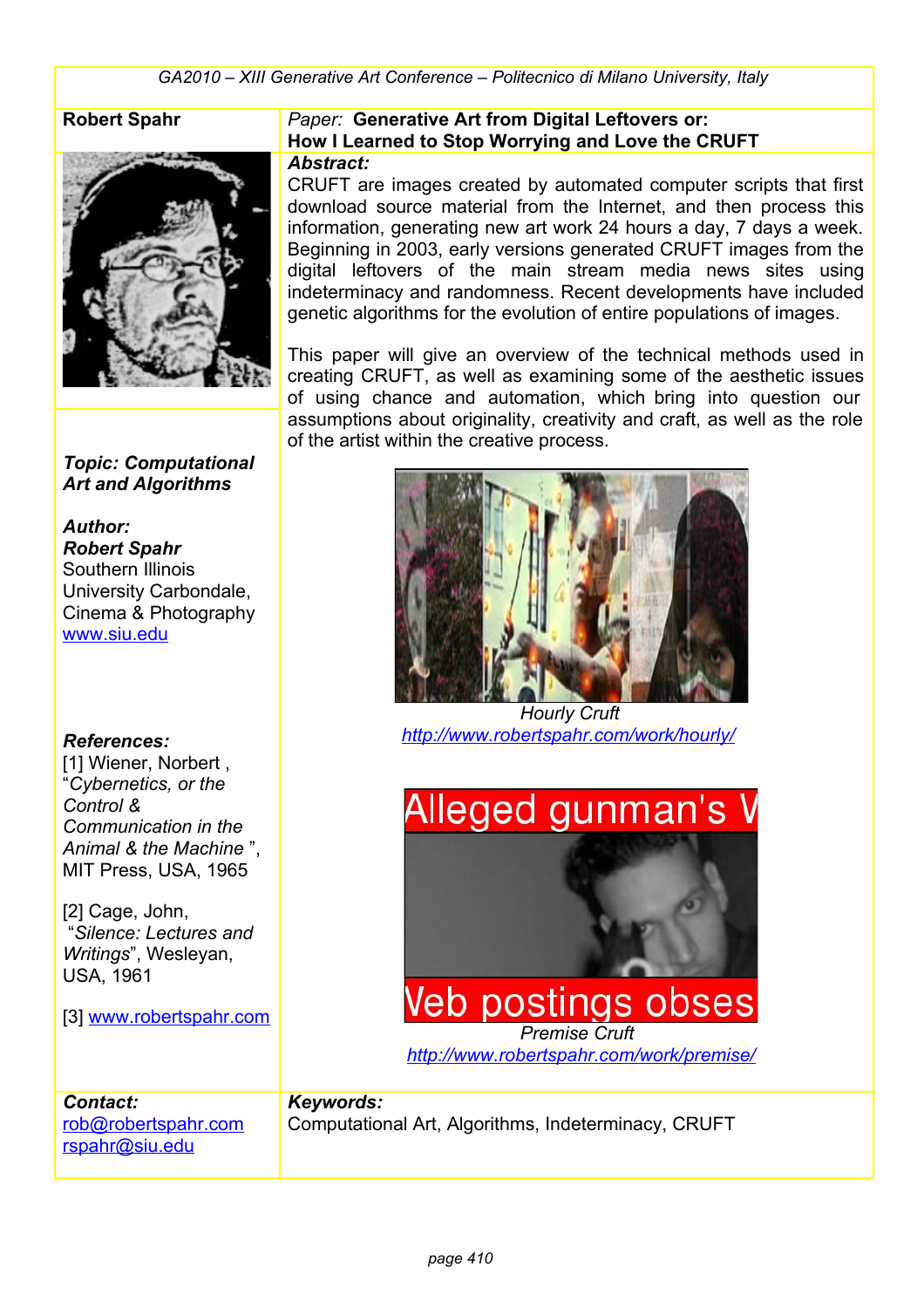# **Generative Art from Digital Leftovers or: How I Learned to Stop Worrying and Love the CRUFT**

## **Prof. Robert Spahr, MFA**

*Department of Cinema & Photography, Southern Illinois University, Carbondale, Illinois, United States [www.robertspahr.com](http://www.robertspahr.com/)  [www.siuc.edu](http://www.siuc.edu/)  e-mail: [rspahr@siu.edu](mailto:rspahr@siu.edu)* 

# **1. Abstract**

CRUFT are images created by automated computer scripts that first download source material from the Internet, and then process this information, generating new art work 24 hours a day, 7 days a week. Beginning in 2003, early versions generated CRUFT images from the digital leftovers of the main stream media news sites using indeterminacy and randomness. Recent developments have included genetic algorithms for the evolution of entire populations of images.

This paper will give an overview of the technical methods used in creating CRUFT, as well as examining some of the aesthetic issues of using chance and automation, which bring into question our assumptions about originality, creativity and craft, as well as the role of the artist within the creative process.

# **2. Generative Art Created From Digital Leftovers**

Beginning in 2003, it became clear that the United States was going to fight a war in Iraq [1]. This build up, as well as the way it was portrayed in the main stream media caused me to feel much frustration and anxiety. As the 24 hours a day, 7 days a week cable news cycle continued to reenforce the ideas that war was inevitable, I began to think about how these digital images operated, one day influencing our daily discourse, the next day they would just vanish without a trace. These digital leftovers reminded me of redundant computer code. Code that was once useful, but later forgotten and obsolete. This code is described by Wikipedia as the following,

Cruft (occasionally kruft) is computing jargon for "code, data, or software of poor quality". The term may also refer to debris that accumulates on computer equipment. It has been generalized to mean any accumulation of obsolete, redundant, irrelevant, or unnecessary information, especially code. An alternative usage is becoming more generalized to refer to any unneeded or unwanted computer hardware or obsolete equipment. [2]

In response to the 24/7 news cycle I created automated computer scripts that would download source images from the main stream media and create digital collage on a similar schedule. I borrowed this computer term and applied the name CRUFT to my collage created from digital leftovers.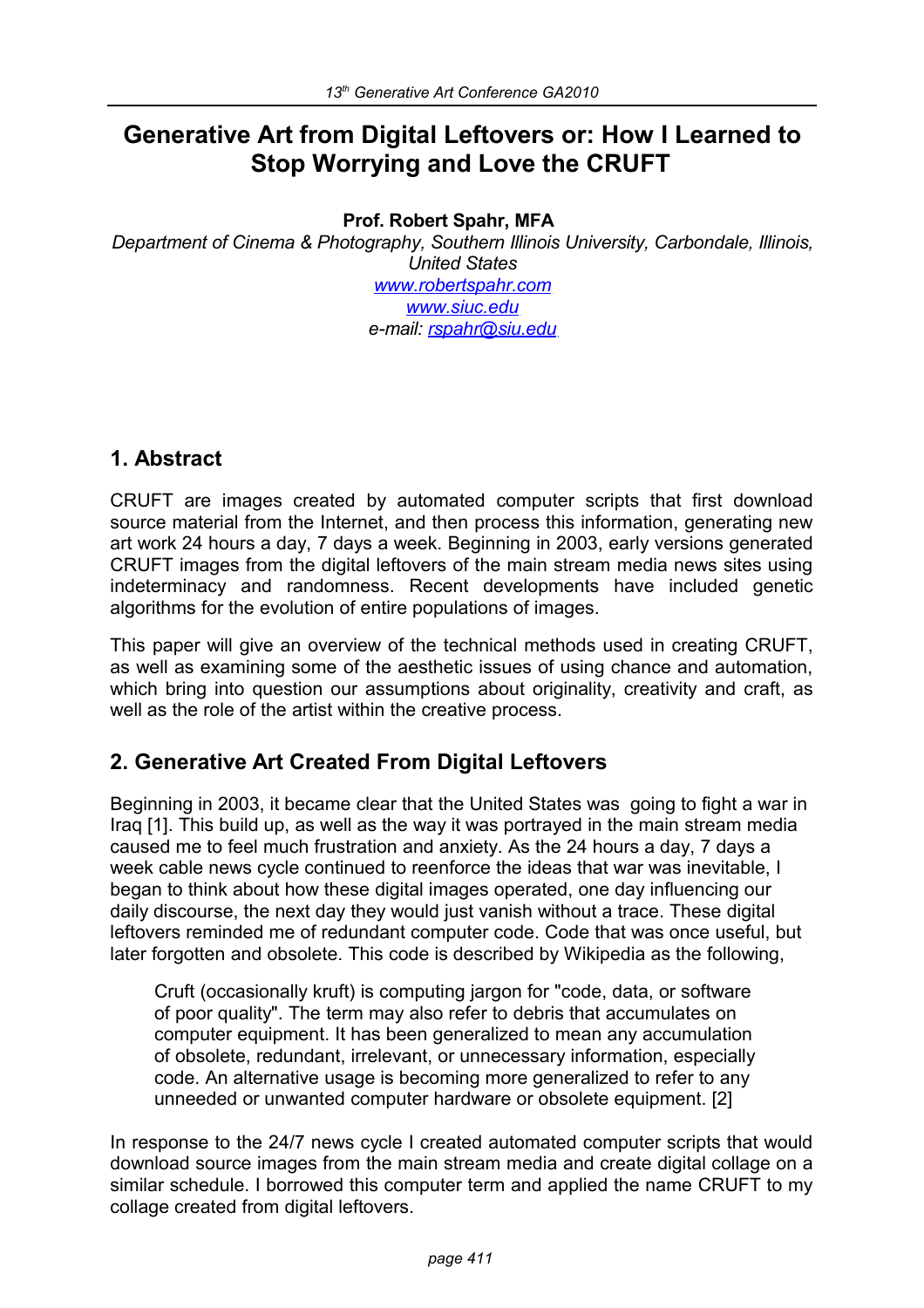#### **2.1 Generative Art: Historical Examples**

My working definition of Generative Art is a method of making art that focuses on a process that is self-contained and operates with some degree of autonomy. My CRUFT images are made using rules and random processes. I will now present several historical examples of generative art that also use rules and randomness such as Marcel Duchamp's *3 Standard Stoppages*.

A working note of Duchamp's describes his idea for this enigmatic work: "A straight horizontal thread one meter long falls from a height of one meter onto a horizontal plane twisting *as it pleases* and creates a new image of the unit of length." Here, three such threads, each fixed to its own canvas with varnish, and each canvas glued to its own glass panel, are enclosed in a box, along with three lengths of wood (draftsman's straightedges) cut into the shapes drawn by the three threads. [3]

Duchamp openly embraced the use of random chance by allowing the three threads to fall as they please, and to capture that randomness by glueing the threads in the exact position as they fell. This early conceptual work created in 1913 relies on a "standardizing" of random chance, and manages to comment on the role of the artist, raising questions about societies assumptions regarding artistic intention.

A second historical example of generative art I wish to present is a musical composition by the composer Steve Reich called *Pendulum Music,* from 1968. The piece is created by suspending microphones over speakers to create feedback. The written score for this composition reads as rules and instructions that openly embrace random processes.

Pendulum Music

"Three or more microphones are suspended above the speakers by means of a cable and stand. The microphones are pulled back, switched on, and released over the speaker, and gravity causes them to swing back and forth as pendulums. As the microphone nears the speaker, a feedback tone is created. The music created is then the result of the process of the swinging microphones."

"The piece is ended sometime shortly after all mikes have come to rest and are feeding back a continuous tone by performers pulling the power cords of the amplifiers" [4].

This composition outlines the simple rules to create an autonomous process that incorporates random chance to create the composition of feedback tones. The final historical example I wish to present is a drawing by the artist Sol Lewitt. This example is entitled *Wall Drawing #139 (Grid and arcs from the midpoints of four sides) [5]* created in 1972. This is an early wall drawing by Lewitt, which is executed in black pencil. Lewitt believes that the idea behind a work is more important than it's execution. The drawing exists only as an idea written as instructions on paper, to be created as needed by any person at any place. Accompanying the drawing is a certificate of authenticity signed by the artist. Lewitt states, "In conceptual art the idea or concept is the most important aspect of the work ... all planning and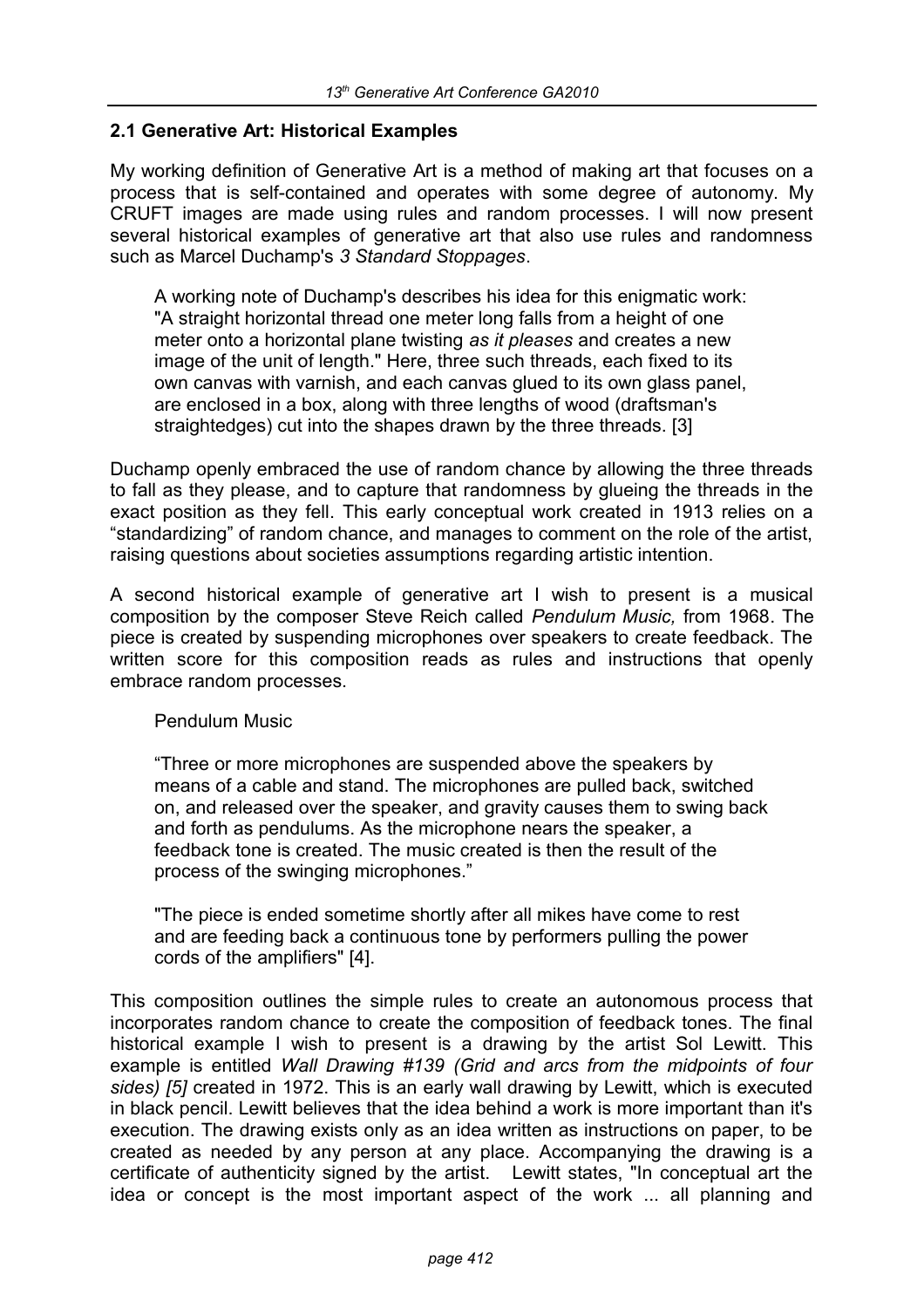decisions are made beforehand and the execution is a perfunctory affair. The idea becomes the machine that makes the art. [6]"

#### **2.2 Principles of New Media Influencing Cruft**

Much of the characteristics of my creative process used in making CRUFT images are due to the fact that I am making art from digital sources. In his 2001 book, *The Language of New Media*, Lev Manovich describes the general principles underlying new media:

- Numerical representation: new media objects exist as data
- Modularity: the different elements of new media exist independently
- Automation: new media objects can be created and modified automatically
- Variability: new media objects exist in multiple versions
- Transcoding: The logic of the computer influences how we understand and represent ourselves. [7]

These ideas have influenced my thinking since 2003. By working with digital sources downloaded from the Internet, my source material is by default numerically represented. As computer data it is modular as individual images, and as pixels. I can automate the process, and the individual images are variable depending on the source material. Finally I can transcode the source material into other formats. I consider each individual CRUFT image a snapshot of that moment in time, and the actual computer code as the conceptual artwork that continually runs on the server. Much like a theatrical play, the actors follow the script, and each individual performance is different and by comparison my cruft images change, yet the computer code stays the same.

My CRUFT programs follow basic algorithms or rules, regularly downloading source material and following my instructions to produce a new image. This image is then uploaded to my website. In 2003 I made two cruft images from main stream media news sources. *Hourly Cruft* was created from the images on the New York Times homepage. Every hour since 2003, my computer code has made a new image that has since been archived on my website. A second CRUFT called *Premise Cruft,*  uses the main image on the CNN web site is downloaded, converted to black and white, and cropped. The current headline is downloaded and pasted into red rectangles at the top and bottom of the image. This CRUFT has been produced once every four hours since 2003. These images tell a story as a snapshot of that particular moment in time, but they can also be viewed as a series over the years, showing us what these news sites think is important. The images now tell the story of a discourse manipulated by the media. In the *Premise Cruft* we see the same stories repeated usually being one of these familiar narratives such as a foreign terrorist threat, or the occasional domestic terrorist scare, the kidnapped white girl, and the occasional hurricane or natural disaster.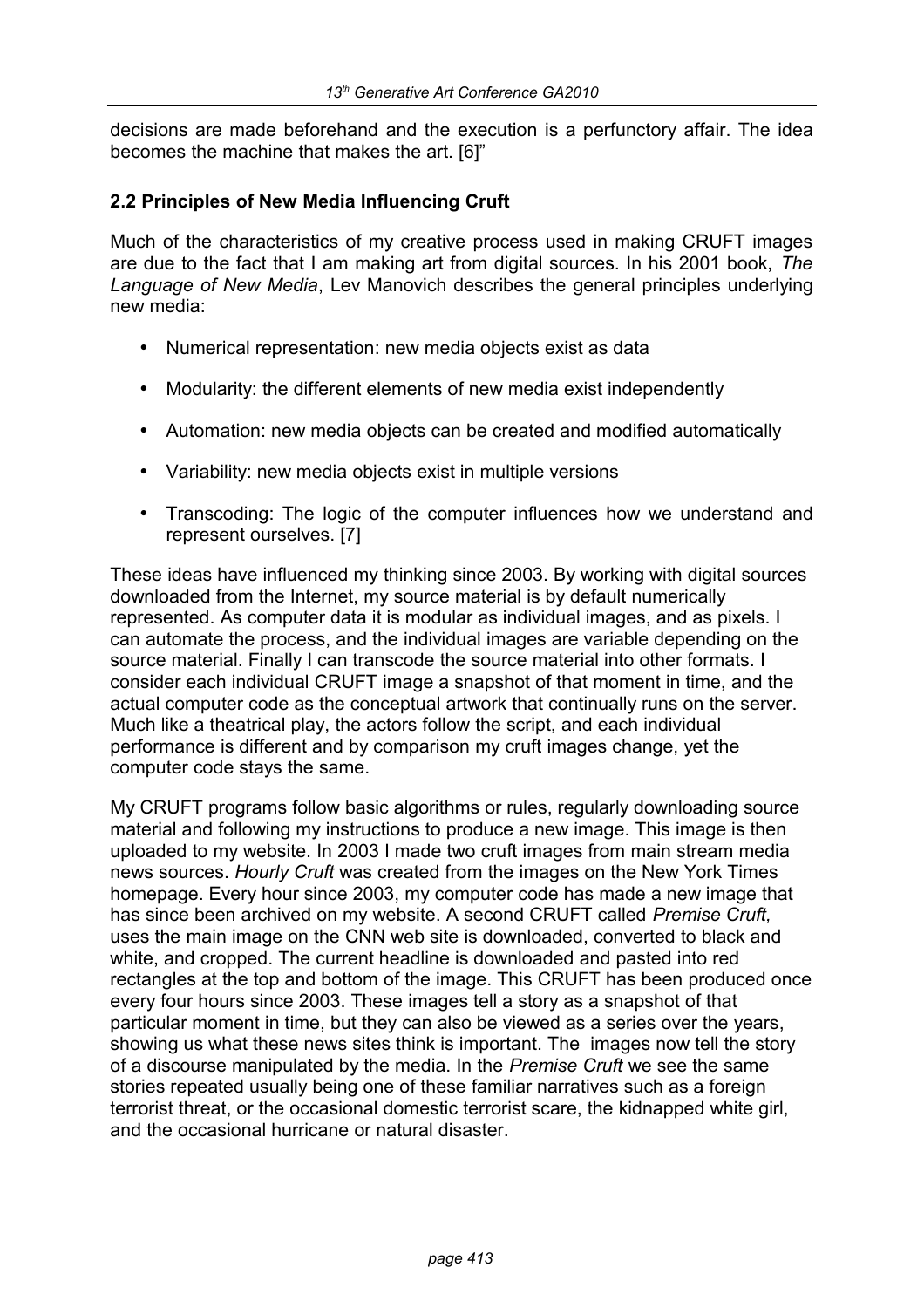

Hourly Cruft *<http://www.robertspahr.com/work/hourly/>*

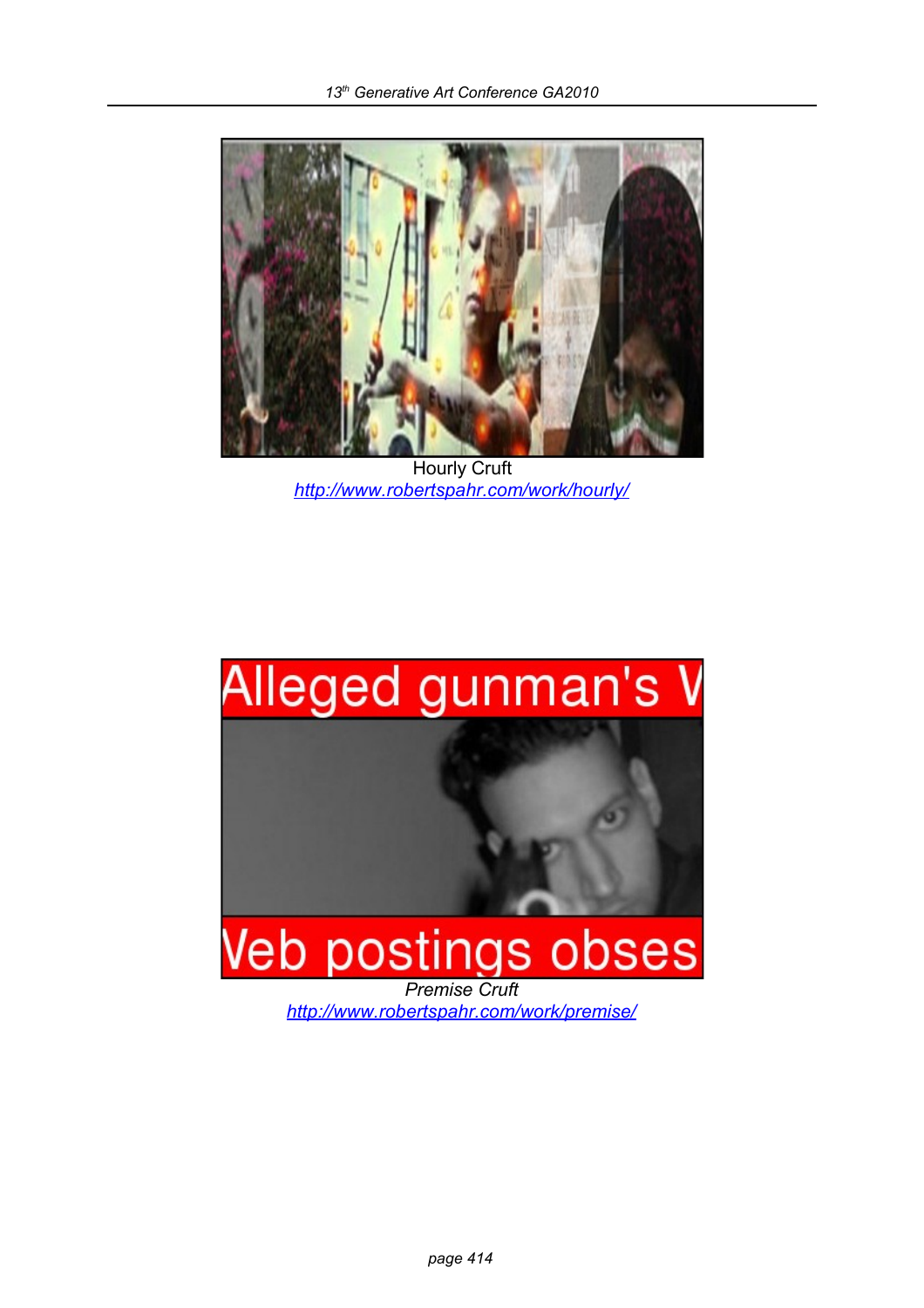## **3. Methods and Procedures**

My CRUFT processes are automated and run on a server 24 hours a day, 7 days a week. They are created by writing simple algorithms that download and manipulate images using many of the same techniques anyone would use with an image editing program such as Photoshop or The Gimp. The automated process allowed me to create work around the clock following the cable news cycle. My past automated CRUFT were created in three basic steps as represented in Figure 1.1

### **BASIC GENERATIVE ART PROCESS**

### **1. INPUT >> 2. PROCESSING >> 3. OUTPUT**

*Figure 1.1*

We begin with INPUT which is simply downloading source files from the Internet. Then with PROCESSING, which is the manipulation of the images and text following simple rules which are 'recipes' for the creation of a digital collage. Finally we have OUTPUT, which is the creation of the final image, as well as the publishing of the image to my website. Beginning last year I began developing CRUFT inspired by artificial evolution. This consists of the same three steps as before, although now evolution takes place during PROCESSING, see Figure 1.2

## **EVOLUTIONARY ART PROCESS**

## **1. INPUT >> 2. PROCESSING >> 3. OUTPUT**

**|**

**1. Imperfect Replication (Copies + Mutation)**

 **2. Selection (Successful Images Survive)**

 **3. Repeat (until desired output is achieved)**

*Figure 1.2*

Evolution can be simplified to the concepts of an initial population, reproduction, mutation, and selection. I have created computer algorithms inspired by such ideas. During the processing stage the reproduction step of evolution is simulated by replicating the images. Each copy is intentionally imperfect which is they way I have chosen to create mutation. The evolutionary step of selection is simulated by having the computer determine which images are successful, and this criteria ulitmately becomes an aesthetic choice. The selected successful images survive, the unsuccessful images are deleted. I then repeat these steps until the desired outcome is achieved.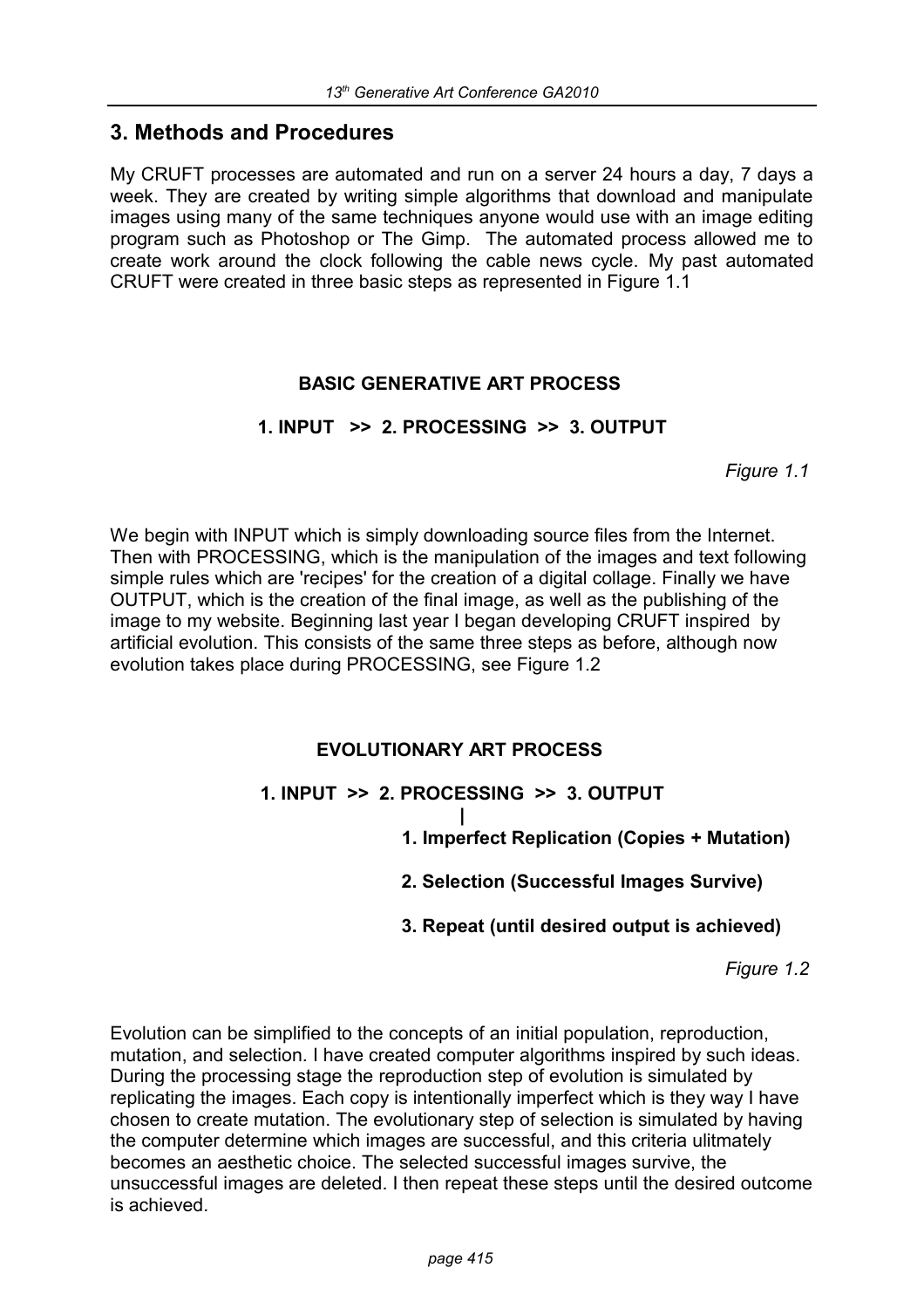### **3.1 Indeterminacy and Randomness**

As I have continued to develop the computer code that creates CRUFT, I have always embraced the use of random chance and indeterminant processes. For example by using source images from CNN in *Premise Cruft,* it is completely indeterminant what images will appear on the CNN web site, and hence I never know what images will appear in the art work. In *Hourly Cruft,* I roll virtual dice in the computer code, to make random selections of images that are then used. As I have mentioned in the previous section on historical examples of generative art, there is a long tradition of using random processes. I am interested in random choices, and how once randomness is used to make art, our societies assumptions about authorship, genius, and the role of art is then called into question. I also like that by using random chance and indeterminacy, every time the CRUFT code runs, the resulting image will always be different, and merely a record of it's moment in time. John Cage discusses some of these ideas in his essay C*ompositions as Process, II. Indeterminacy.* 

"This is a lecture on composition which is indeterminate with respect to its performance. That composition is necessarily experimental. An experimental action is one the outcome of which is not forseen. Being unforseen, this action is not concerned with its excuse. Like the land, like the air, it needs none. A performance of a composition which is indeterminant of its performance is necessarily unique. It cannot be repeated. When performed for a second time, the outcome is other than it was. Nothing therefore is accomplished by such a performance, since that performance cannot be grasped as an object in time. A recording of such a work has no more value than a postcard; it provides a knowledge of something that happened, whereas the action was a non-knowledge of something that had not yet happened. [8]"

I have always kept a web archive of the many thousands and thousands of CRUFT images, videos, and text compositions my computer code has created. There are literally thousands I have never seen. I agree with John Cage when he discusses recording an indeterminate performance that then has no more value than a postcard. I think of my CRUFT images as postcards that only provide a record of what happened. What truly interests me is the process of the script running and interacting with the source images at that moment during the time of creation. I enjoy working and convincing myself that I have control of the CRUFT process, when in fact I do not. To openly embrace a lack of control, and a lack specificity in a process without a forseen outcome is both exciting and terrifying.

#### **3.2 Feedback**

My recent investigation using evolutionary models to manipulate images has led to an interest in feedback and cybernetics. When images are replicated imperfectly, they exhibit a form of mutation, and from these images successful ones are selected which then creates a feedback loop where the successful images will again be replicated imperfectly, this continues in a cycle until the desired outcome is acheived. This loop generates images in a cause-and-effect chain, where the mutation of one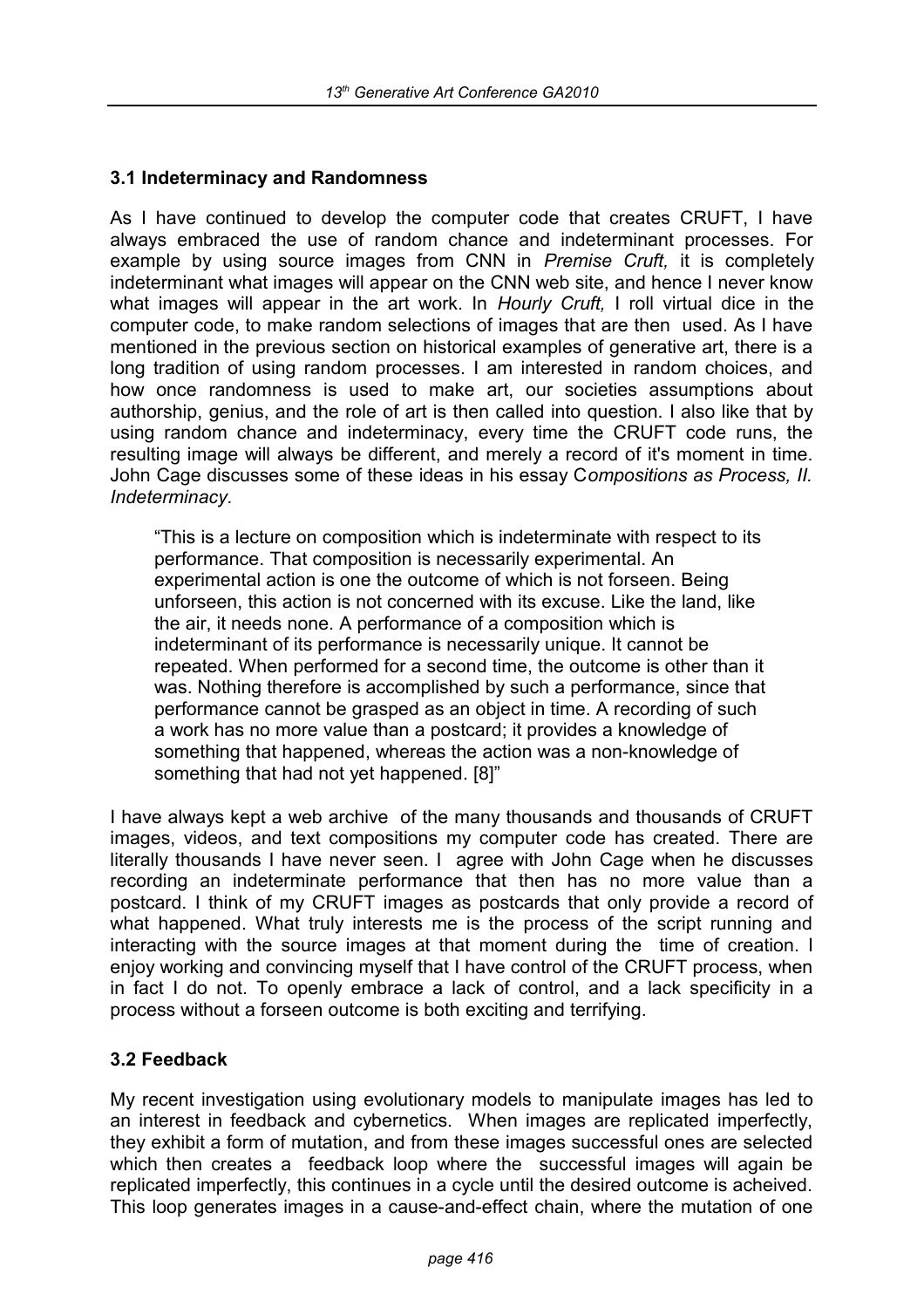generation directly affects the outcome of the next generation. I have now begun investigating the creation of a feedback loop between myself and a running cruft process. Allowing myself to act and inter-act with the process and become part of the input turns my previous CRUFT into performance. Since September of 2010, I have been developing a live art performance where the CRUFT process generates images in real time, with a projection of these images upon myself and a large screen. With this arrangement I now stand within the projection, with my actions and silhouette actually becoming part of the manipulated images. This creates a complete circuit or feedback loop, where the amplified sounds I make become part of the input, the processed images contain text, that then directs my movement.



*L*ive art using genetic algorithms, Brunell University, London 2010

## **4. Future Plans**

As I have developed CRUFT images my generative art practice has continued to develop from simple automated processes that download source material from the Internet, which create relatively simple composite images, to much more complex algorithms allowing for text manipulation and the ongoing creation of still and moving images. My interest in the main stream media, and the way that the 24/7 news cycle manipulates the public discourse seems best to be investigated with an automated 24/7 art making process. I see this manipulation of public discourse as my subject matter for my future work for some time to come.

With my recent investigation into algorithms inspired by evolution, as well as the live art performances using CRUFT processes to produce the performance score, the combination of which will be some of the most exciting areas for my future research. As I now take part in the performance process and add to the input itself, computers with the addition of sensors begin to see, hear, and react to me and the environment in a whole new way. This human / computer feedback loop seems to be a natural progession leading my development towards a post-human art process.